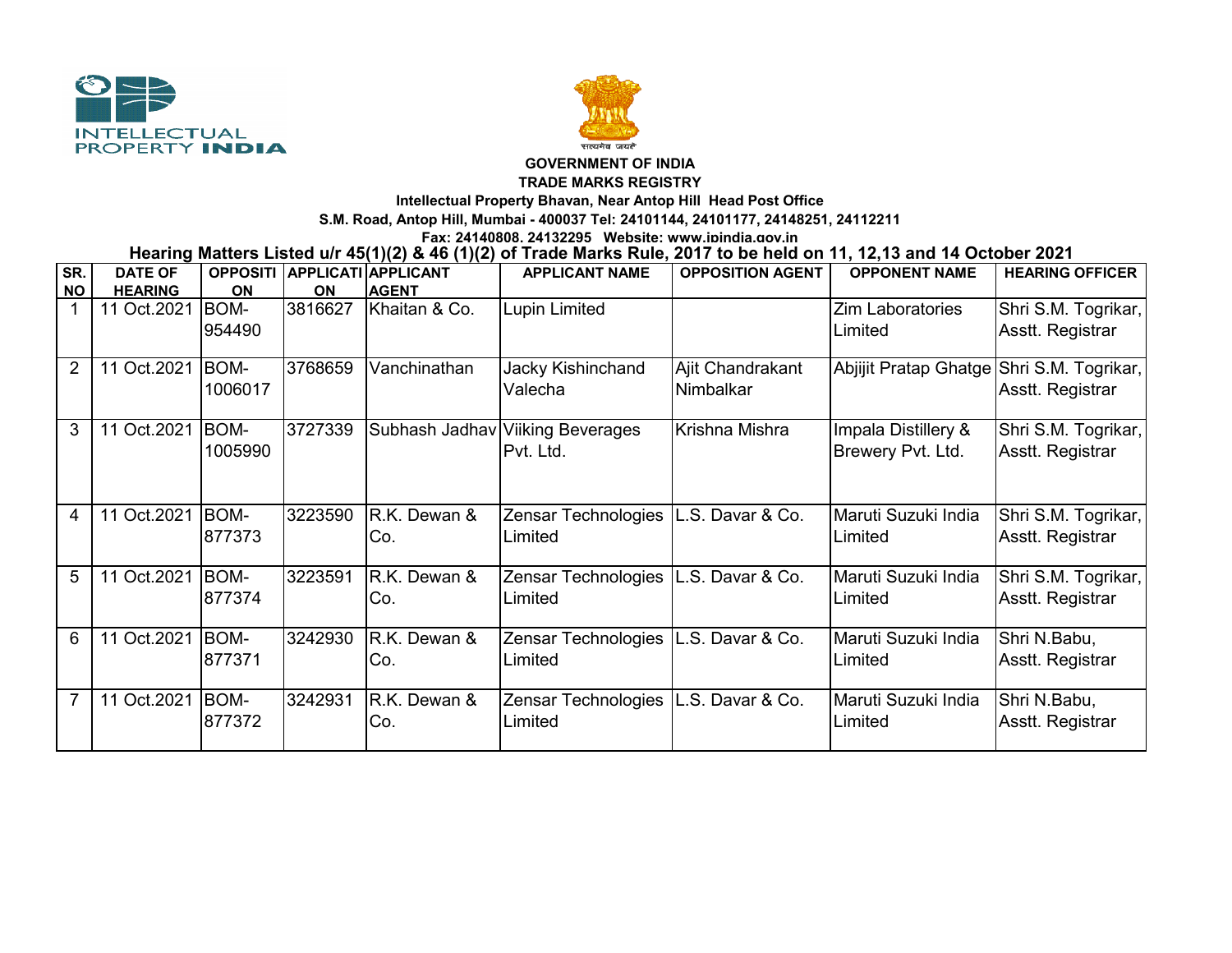| 8  | 11 Oct.2021   BOM- | 1008495                | 1348882 | W.S. Kane &<br>Co.             | Mansuri Caterers Pvt. Kayser And<br>Ltd.                   | Company                        | Mouhmad Iqbal<br>Mansuri, Anjum<br>Iqbal Mansuri And<br>Arafat Iqbal Mansuri<br><b>Trading As Mansuri</b><br>Caterers | Shri N.Babu,<br>Asstt. Registrar        |
|----|--------------------|------------------------|---------|--------------------------------|------------------------------------------------------------|--------------------------------|-----------------------------------------------------------------------------------------------------------------------|-----------------------------------------|
| 9  | 11 Oct.2021   BOM- | 1006238                | 3175800 | P.K. Arora                     | Ram Kumar Gupta                                            | J.P. Associates<br>Advocate    | Vishwamitra<br>Healthcare                                                                                             | Shri N.Babu,<br>Asstt. Registrar        |
| 10 | 11 Oct.2021        | BOM-<br>967485         | 3123565 | Khaitan & Co.                  | <b>Lupin Limited</b>                                       |                                | <b>Zim Laboratories</b><br>Limited                                                                                    | Shri N.Babu,<br>Asstt. Registrar        |
| 11 | 12 Oct.2021 BOM-   | 1008994                | 4197442 | W.S. Kane &<br>Co.             | Ambuja Cements<br>Limited                                  |                                | Pramod Kesheo<br>Pathak                                                                                               | Shri S.M. Togrikar,<br>Asstt. Registrar |
| 12 | 12 Oct.2021   BOM- | 1012708                | 4269734 | <b>Amar Dattatray</b><br>Patil | Kolhapur Zilla<br>Sahakari Dudh                            |                                | Gokul Agri<br>International Ltd.                                                                                      | Shri S.M. Togrikar,<br>Asstt. Registrar |
| 13 | 12 Oct.2021 BOM-   | 1008089                | 3763940 | H.P. Associates                | Kamil K. Bhanvadia                                         | <b>Anand And Anand</b>         | Eczacibasi Holding<br>A.S.                                                                                            | Shri S.M. Togrikar,<br>Asstt. Registrar |
| 14 | 12 Oct.2021 BOM-   | 1007810                | 3786194 | Makhija &<br>Associates        | Mrs. Nidhi N. Borkar                                       | <b>Law Protectors</b>          | Daffodils English<br>School                                                                                           | Shri S.M. Togrikar,<br>Asstt. Registrar |
| 15 | 12 Oct.2021        | BOM-<br>1007809        | 4163195 | Manoj M.<br>Mirchandani        | Shikshan Books And<br><b>Stationery Private</b><br>Limited | <b>Law Protectors</b>          | Minhajuddin Asad                                                                                                      | Shri S.M. Togrikar,<br>Asstt. Registrar |
| 16 | 12 Oct.2021        | BOM-<br>1009446        | 3826969 | Avinash<br>Anandrao Aute       | Duba Nagbhusan<br>Rao                                      | <b>Puri Trade Mark</b><br>Co.  | Sh. Harvinder S/o<br>Late Sh. Kanwar<br>Sain Sharma                                                                   | Shri N.Babu,<br>Asstt. Registrar        |
| 17 | 12 Oct.2021        | BOM-<br>1009729        | 4196155 | Sai Anand<br>Service           | Saffron Syn Fab                                            | The Kesavi                     | Mr. Akhilkumar<br>Jitendrakumar Soni                                                                                  | Shri N.Babu,<br>Asstt. Registrar        |
| 18 | 12 Oct.2021        | <b>BOM-</b><br>1005039 | 3720734 | Priyanka                       | Sanjay Mohanlal Jain                                       | Jitesh Joitaram<br>Patel       | Manoj Kumar<br>Maheshwari                                                                                             | Shri N.Babu,<br>Asstt. Registrar        |
| 19 | 12 Oct.2021        | BOM-<br>1011986        | 3665038 | Girish Mohanlal<br>Chawla      | <b>SMT. Vimla Suresh</b><br>Shah Trading As:<br>Violet     | Payne And<br><b>Associates</b> | Jayshree Vasan                                                                                                        | Shri N.Babu,<br>Asstt. Registrar        |
| 20 | 12 Oct.2021        | BOM-<br>1009182        | 3353737 | Bhansali &<br>Associates       | Amita Agarwal                                              | <b>Navkar Associates</b>       | <b>Anand Kotwal</b>                                                                                                   | Shri N.Babu,<br>Asstt. Registrar        |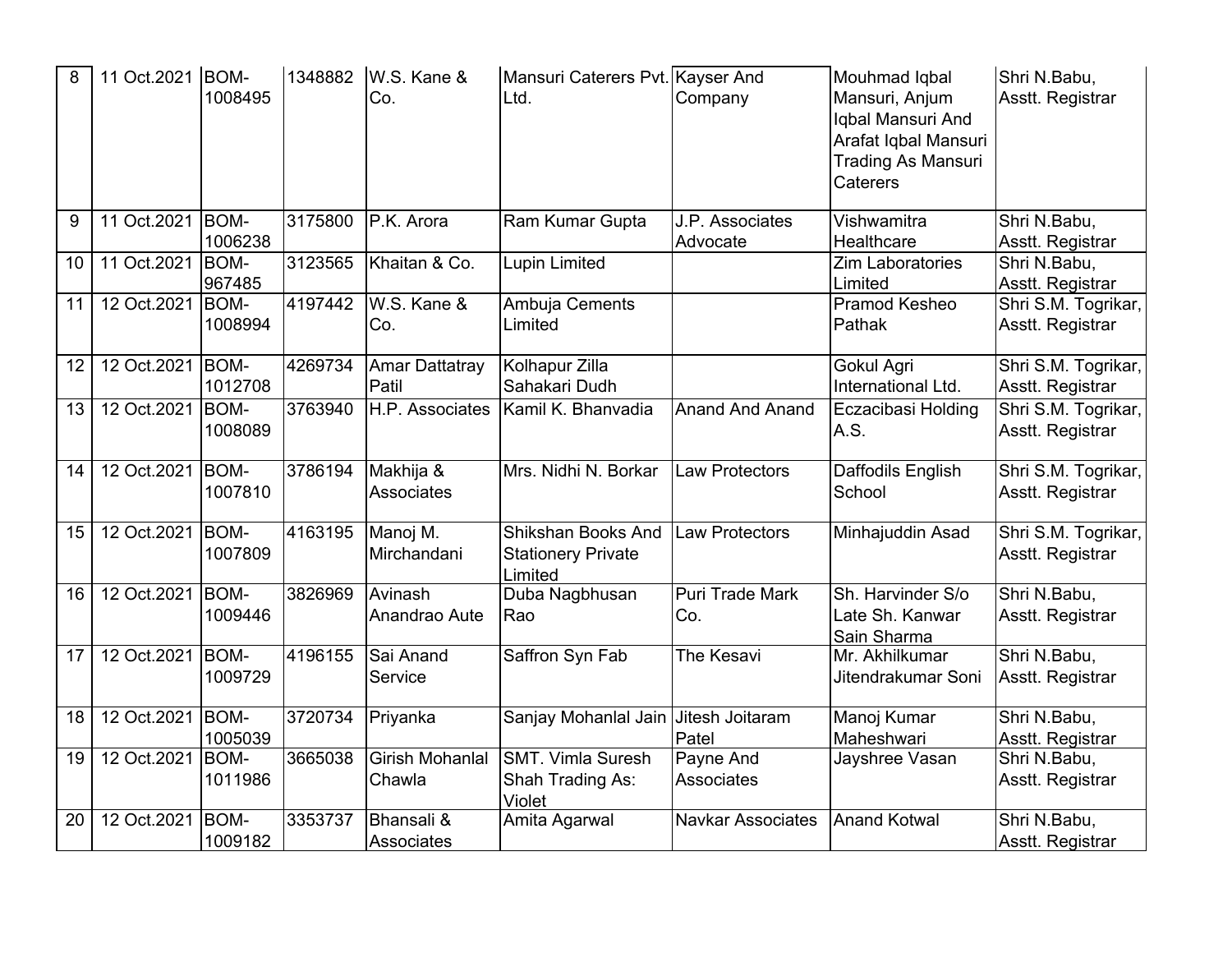| 21 | 13 Oct.2021   BOM- | 1006875                | 3838144 | J.P. Associates<br>Advocate     | Mrs. Pushpa Bansal                                                               | <b>National Trade</b><br>Mark Co. | Kamal Chhabaria                                                    | Shri S.M. Togrikar,<br>Asstt. Registrar |
|----|--------------------|------------------------|---------|---------------------------------|----------------------------------------------------------------------------------|-----------------------------------|--------------------------------------------------------------------|-----------------------------------------|
| 22 | 13 Oct.2021        | BOM-<br>1006876        | 3841527 | J.P. Associates<br>Advocate     | Mrs. Pushpa Bansal                                                               | <b>National Trade</b><br>Mark Co. | Kamal Chhabaria                                                    | Shri S.M. Togrikar,<br>Asstt. Registrar |
| 23 | 13 Oct.2021        | <b>BOM-</b><br>1002933 | 4183255 | Thakur & Co.                    | <b>Kishor Industries</b>                                                         | Parkar & Parkar                   | Amit Ashok Gudhka                                                  | Shri S.M. Togrikar,<br>Asstt. Registrar |
| 24 | 13 Oct.2021        | <b>BOM-</b><br>1010401 | 3973492 | <b>Binita Shahi</b>             | Latif Gani Foods<br>Stuff Co.                                                    | <b>Salim Ahmed</b><br>Shaikh      | <b>Afzal Latif</b>                                                 | Shri S.M. Togrikar,<br>Asstt. Registrar |
| 25 | 13 Oct.2021        | BOM-<br>1011507        | 4135577 | Krishna<br>Kumaran U G<br>Menon | <b>Shifa Collection</b>                                                          | <b>Online Trade Mark</b><br>Co.   | Mr. Sarvar Ali                                                     | Shri S.M. Togrikar,<br>Asstt. Registrar |
| 26 | 13 Oct.2021        | BOM-<br>1010073        | 3562624 | G.S. Rijhwani &<br>Co.          | Mr. Kamal Kumar<br><b>Gemnani Trading As:</b><br>Gurukripa<br><b>Enterprises</b> | Pallavi Ashok<br>Sirpurav         | M/S. Tej Ram<br><b>Dharam Paul</b>                                 | Shri N.Babu,<br>Asstt. Registrar        |
| 27 | 13 Oct.2021        | BOM-<br>1010048        | 3701956 | <b>IPR House.com</b>            | Kavita Ankush<br><b>Borude</b>                                                   | <b>Ashish Kherkar</b>             | Apple Hair And<br><b>Beauty Services</b><br><b>Private Limited</b> | Shri N.Babu,<br>Asstt. Registrar        |
| 28 | 13 Oct.2021        | <b>BOM-</b><br>1009552 | 3503319 | Ana Law Group                   | Safari Industries<br>(India) Ltd.                                                | Rahul Chaudhry &<br>Partners      | Whirlpool Of India<br>Limited                                      | Shri N.Babu,<br>Asstt. Registrar        |
| 29 | 13 Oct.2021        | BOM-<br>1010612        | 3551228 | <b>Trelex IP</b>                | Naman Kirit Ajmera                                                               | Amber Durgesh<br>Kesharwani       | <b>Anup Dubey</b>                                                  | Shri N.Babu,<br>Asstt. Registrar        |
| 30 | 13 Oct.2021        | <b>BOM-</b><br>941034  | 3764811 | <b>Shah Vipul</b><br>Kishor     | Aveo<br>Pharmaceuticals Pvt.<br>Ltd.                                             |                                   | <b>Khursheed Anwar</b><br>Mohammed Ali                             | Shri N.Babu,<br>Asstt. Registrar        |
| 31 | 14 Oct.2021        | <b>BOM-</b><br>1003415 | 4126740 | Ganesh Iyer                     | Mr. Dinesh<br>Uttamarao Pethe                                                    | Ashoka Trade<br>Marks Co.         | Rapross<br>Pharmaceuticals<br>Pvt. Ltd.                            | Shri S.M. Togrikar,<br>Asstt. Registrar |
| 32 | 14 Oct.2021        | <b>BOM-</b><br>955402  | 3823012 | Premkumar<br>Gopalani           | Caddiline Exim<br><b>Private Limited</b>                                         | Daswani & Daswani Mankind Pharma  | Limited                                                            | Shri S.M. Togrikar,<br>Asstt. Registrar |
| 33 | 14 Oct.2021        | BOM-<br>978043         | 4020435 | Navkar<br><b>Associates</b>     | Mrs. Rekha Gupta<br>Proprietor Of New<br>Sapna Sandwich &<br>Pizza               | Clientake<br>Associates           | Raju Gupta                                                         | Shri S.M. Togrikar,<br>Asstt. Registrar |